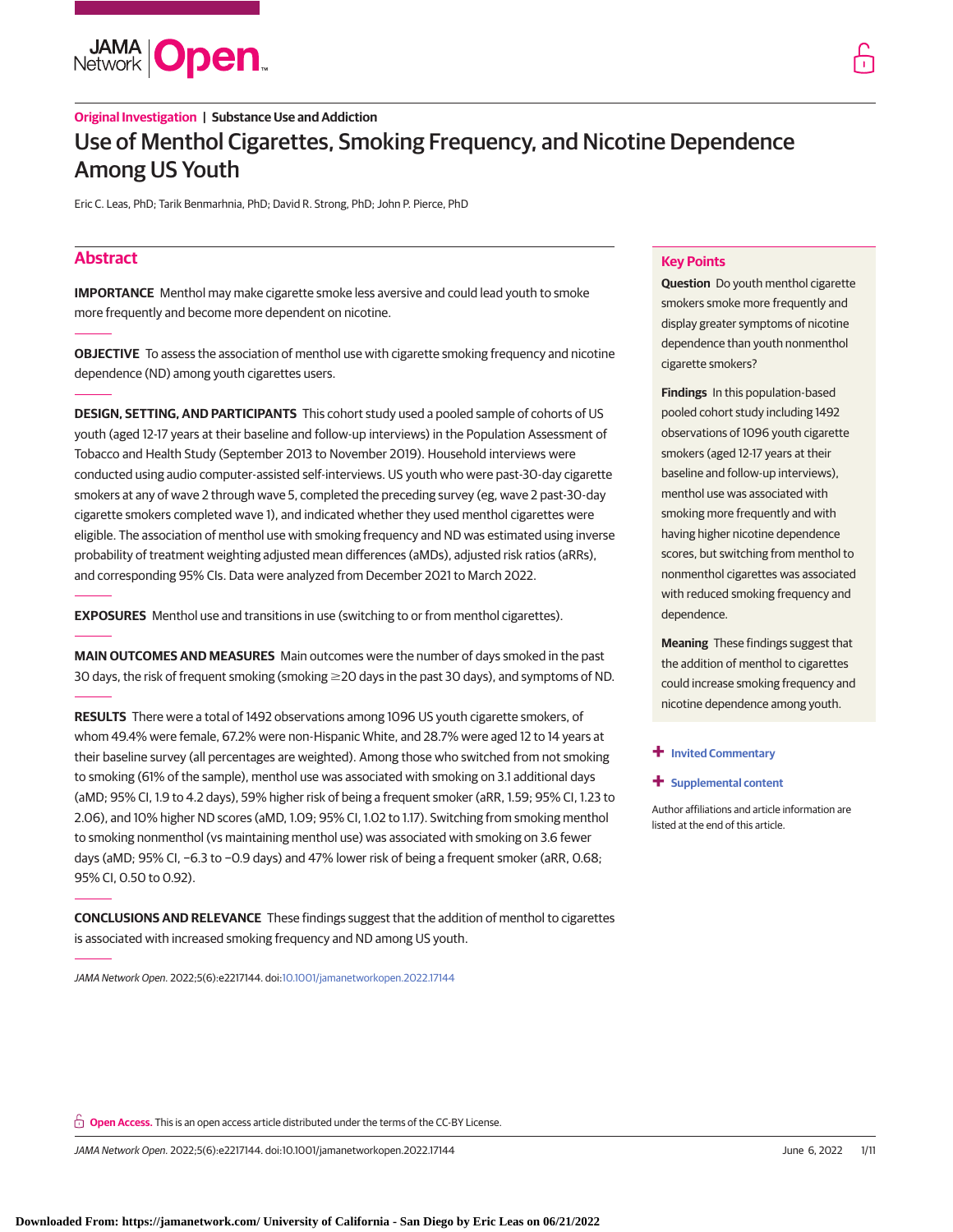### **Introduction**

In April 2021, the US Food and Drug Administration (FDA) committed to proposing new product standards that could prohibit the manufacturing and distribution of menthol cigarettes in the US.<sup>1</sup> Their next step is scheduled for spring  $2022<sup>2</sup>$  and former FDA Commissioner Scott Gottlieb recently described the agency's feedback on the experience as "the most intense political fight that I had while I was at the agency on tobacco."<sup>3</sup> Although the FDA's own advisory committee recommended banning menthol from cigarettes in 2011,<sup>4</sup> the tobacco industry and other stakeholders have consistently argued that available studies do not justify flavor restrictions.<sup>5</sup> To guide deliberations, it will be critical to continue to strengthen the evidence base on the public health impacts of menthol cigarettes.

One public health concern prompting recommendations to ban menthol cigarettes is that menthol may alter the biochemical profile of cigarette smoke in a manner that could increase smoking frequency and nicotine dependence (ND), particularly among new smokers.<sup>4</sup> There are at least 2 biological mechanisms by which menthol could have such an impact.<sup>6</sup> First, menthol has local analgesic and anesthetic properties that suppress tissue irritation and, when added to cigarettes, can allow for deeper and longer inhalation of smoke, potentially resulting in a greater absorption of nicotine per cigarette puff.<sup>7-9</sup> This process may be most critical during smoking initiation (when smoking is most aversive<sup>10</sup>), which typically occurs before the age of 18 years.<sup>11</sup> In addition, neuroscientific evidence suggests that exposure to nicotine and menthol in combination, compared with nicotine alone, results in a greater number of nicotinic acetylcholine receptors and more dopaminergic activation in the ventral tegmental area, both potentially leading to greater reinforcement from nicotine and more reward-seeking behaviors.12,13

Epidemiological studies<sup>14,15</sup> also support the biological plausibility that the addition of menthol to cigarettes may increase smoking frequency and dependence. For example, a recent review of observational research on menthol use stated that the evidence was sufficient to conclude that "youth menthol smokers report greater levels of nicotine dependence than youth non-menthol smokers" and that "initiation with menthol cigarettes facilitates progression to established use in young smokers".<sup>14</sup> However, each of these conclusions relied primarily on evidence from crosssectional studies, with the only longitudinal study reported being conducted on a sample that was not nationally representative, potentially reducing the generalizability of the results.<sup>15</sup>

The launch of 2 FDA-funded nationally representative longitudinal cohort studies<sup>16,17</sup> has provided the opportunity to fill this gap in the literature with robust longitudinal analyses of menthol use. Nonnemaker et al<sup>16</sup> analyzed the Evaluation of Public Education Campaign on Teen Tobacco Cohort Study and found an association between using menthol cigarettes and progression from experimental to established current smoking among youth. Using the Population Assessment of Tobacco and Health (PATH) Study, Villanti et al<sup>17</sup> identified a prospective association between the first use of a menthol cigarette at wave 1 of the PATH Study and subsequent cigarette use at wave 2 in all age groups. However, when Villanti et al<sup>18</sup> extended this analysis to waves 1 through 4, evidence of an association between first use of menthol and subsequent smoking was found only for young adults, not adolescents, and there was no evidence of an association between menthol use and subsequent ND.

The primary objective of the current cohort study was to further strengthen the evidence base for the association between menthol use and youth smoking frequency and ND by exploiting the multiwave design of the PATH Study and by using an advanced analytical technique known as inverse probability of treatment weighting (IPTW). Our design allowed us to assess the associations of changes in smoking status and switching to and from menthol with frequency of use and dependence. We hypothesized that switching from smoking nonmenthol to smoking menthol cigarettes would be associated with increased smoking frequency and dependence, whereas switching from smoking menthol to smoking nonmenthol cigarettes would be associated with decreased smoking frequency and dependence. We also hypothesized that among those who went

 $\bigcap$  JAMA Network Open. 2022;5(6):e2217144. doi:10.1001/jamanetworkopen.2022.17144 June 6, 2022 2/11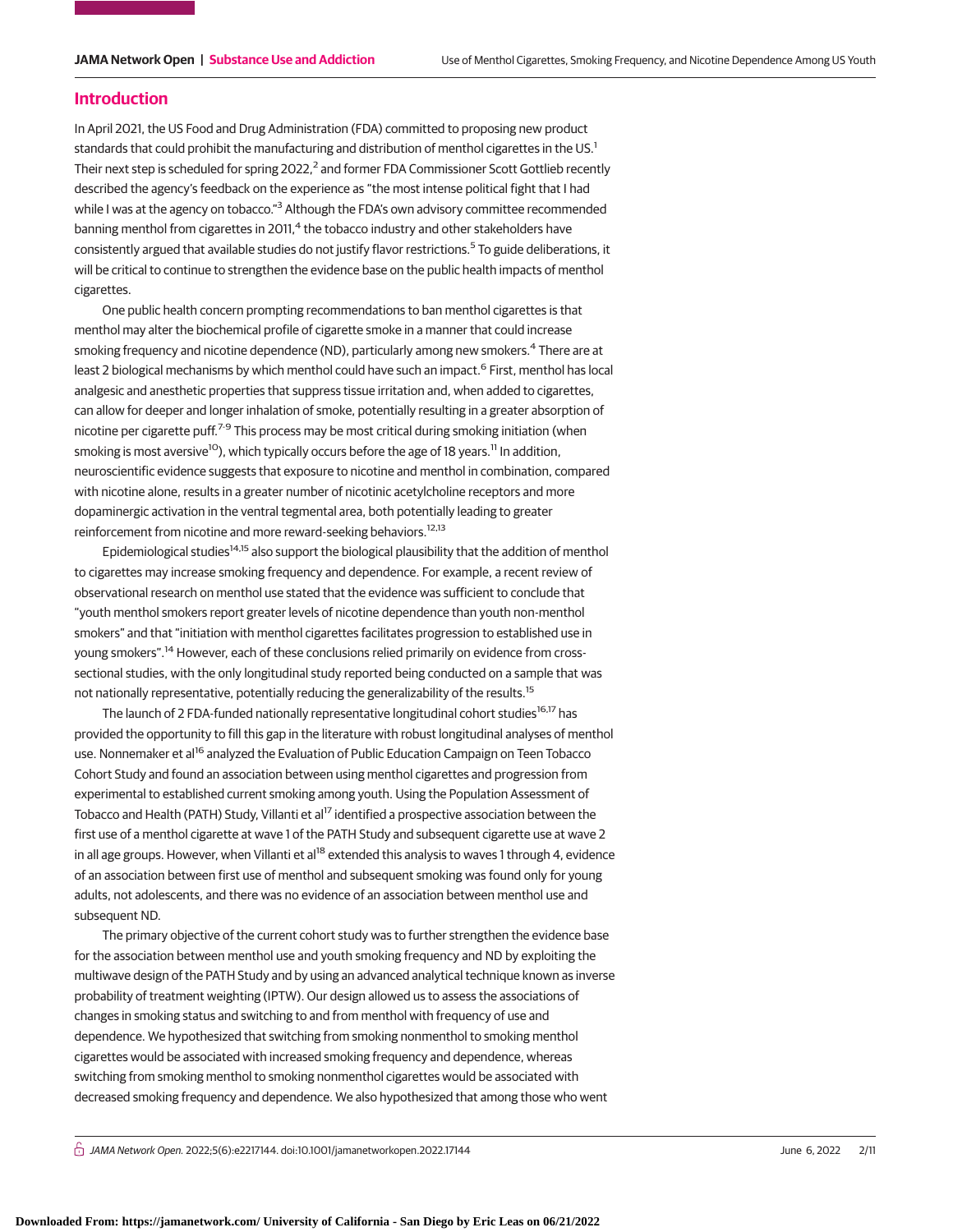from not smoking at one wave to smoking at the next, use of menthol at the subsequent wave would be associated with increased smoking frequency and dependence.

# **Methods**

# **Data Source and Analytical Sample**

Our data incorporate waves 1 through 5 of the youth surveys available in the public use files of the PATH Study. Wave 1 data collection (September 2013 to December 2014) resulted in a nationally representative sample of 13 651 youths aged 12 to 17 years (74.0% response rate) and 7207 youths aged 9 to 11 years who would age into the survey in future waves, referred to hereafter as shadow youths (80.2% response rate). At wave 4 (December 2016 to January 2018), a replenishment sample added 3739 youths aged 12 to 17 years (70.6% response rate) to the surveys and identified 4294 shadow youths aged 10 to 11 years (78.7% response rate) who would age into future surveys. Follow-up interviews for all respondents were conducted approximately 1 year after the previous survey. The annual follow-up response rates for the wave 1 youth cohort were 87.3%, 83.3%, 79.5%, 74.6%, and 72.3% for the 5 next annual waves, respectively. The annual follow-up response rates for the wave 4 cohort (which included both the wave 1 cohort and replenishment samples) were 89.1% and 83.5% for the next 2 waves, respectively. All surveys included youth providing assent after a parent or legal guardian provided informed consent and were overseen by the Westat Institutional Review Board. We followed the Strengthening the Reporting of Observational Studies in Epidemiology [\(STROBE\)](http://www.equator-network.org/reporting-guidelines/strobe/) reporting guideline for cohort studies.

Our analytical sample consisted of pooled observations of youth (aged 12-17 years at their baseline and follow-up surveys) who were past-30-day cigarette smokers at any annual wave, who had completed a survey preceding their report of current smoking, and who responded to question on current use of menthol cigarettes (waves 1-2, 427 respondents; waves 2-3, 292 respondents; waves 3-4, 271 respondents; waves 4-4.5, 277 respondents; waves 4.5-5, 225 respondents). We excluded youth who completed the adolescent survey at 1 wave but aged into an adult survey at a subsequent wave (7469 respondents), because survey measures on key study variables differed between the youth and adult sample. The schema of this analytical strategy is presented in **Table 1**.

We used a design-based approach to account for observations at multiple waves and the 396 respondents who contributed observations to multiple cohorts. Specifically, each cohort received a unique longitudinal survey weight and replicate weights at the respective time of observations, and these were assumed to represent a unique subsample of the population at each time point. Cohorts after wave 4 were weighted using the wave 4 cohort weights. Cohort membership was included in the propensity score analysis procedures to adjust for any effect from waves of assessment. This design allowed for covariates selected a priori to precede assessments of menthol and past-30-day cigarette use, for assessments of changes in smoking status and changes to and from menthol use, and allowed for shadow youth to age into the sample, thus increasing the analytical sample size.

| Table 1. Timing of Measurements in the Cohorts of Youth Cigarette Smokers in the Population Assessment of Tobacco and Health Study, 2013-2019 |  |
|-----------------------------------------------------------------------------------------------------------------------------------------------|--|
|-----------------------------------------------------------------------------------------------------------------------------------------------|--|

|                | Survey wave                   |                               |                               |                               |                               |                             |  |  |  |  |  |
|----------------|-------------------------------|-------------------------------|-------------------------------|-------------------------------|-------------------------------|-----------------------------|--|--|--|--|--|
| Cohort         |                               |                               |                               | 4                             | 4.5                           |                             |  |  |  |  |  |
|                | Menthol use and<br>covariates | Menthol use and<br>outcomes   | <b>NA</b>                     | <b>NA</b>                     | <b>NA</b>                     | <b>NA</b>                   |  |  |  |  |  |
| $\overline{2}$ | <b>NA</b>                     | Menthol use and<br>covariates | Menthol use and<br>outcomes   | <b>NA</b>                     | <b>NA</b>                     | <b>NA</b>                   |  |  |  |  |  |
| 3              | <b>NA</b>                     | <b>NA</b>                     | Menthol use and<br>covariates | Menthol use and<br>outcomes   | <b>NA</b>                     | <b>NA</b>                   |  |  |  |  |  |
| $\overline{4}$ | <b>NA</b>                     | <b>NA</b>                     | <b>NA</b>                     | Menthol use and<br>covariates | Menthol use and<br>outcomes   | <b>NA</b>                   |  |  |  |  |  |
| 5              | <b>NA</b>                     | <b>NA</b>                     | <b>NA</b>                     | <b>NA</b>                     | Menthol use and<br>covariates | Menthol use and<br>outcomes |  |  |  |  |  |

Abbreviation: NA, not applicable.

 $\bigcap$  JAMA Network Open. 2022;5(6):e2217144. doi:10.1001/jamanetworkopen.2022.17144 June 6, 2022 3/11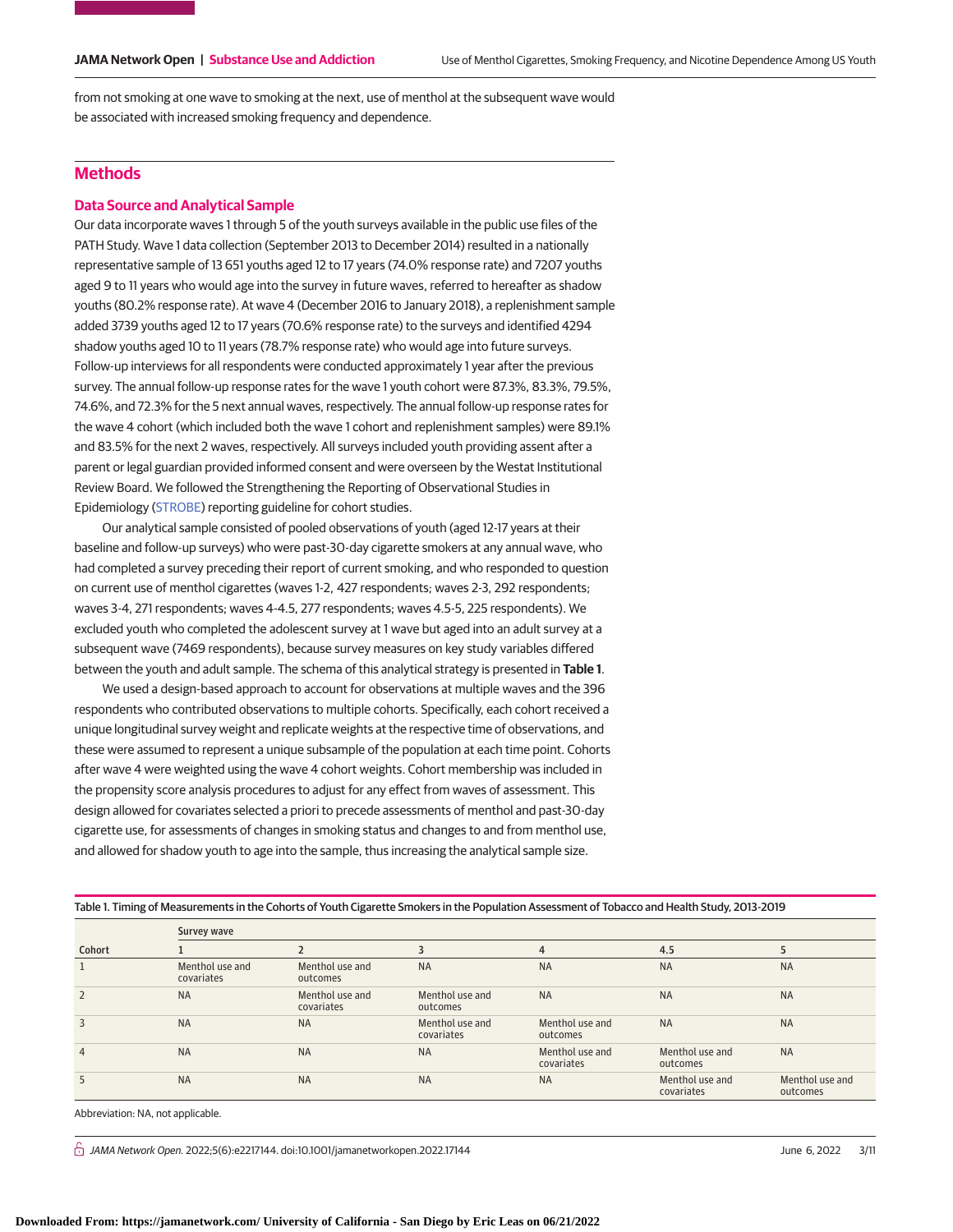#### **Measures**

# **Smoking Frequency**

Respondents were considered a current cigarette smoker if they had smoked in the 30 days before the survey. All current smokers were asked, "In the past 30 days, on how many days did you smoke cigarettes?" and provided a response ranging from 0 to 30 days. Like others,<sup>19</sup> we defined frequent smoking as smoking on 20 or more of these 30 days.

### **Nicotine Dependence**

The PATH Study used 7 items from the Wisconsin Inventory of Smoking Dependence Motives framework<sup>20</sup> (see the eAppendix in the [Supplement\)](https://jama.jamanetwork.com/article.aspx?doi=10.1001/jamanetworkopen.2022.17144&utm_campaign=articlePDF%26utm_medium=articlePDFlink%26utm_source=articlePDF%26utm_content=jamanetworkopen.2022.17144). The range of ND scores was 7 to 35, with 7 indicating no evidence of ND and included those who were not current smokers.

#### **Menthol Use**

Youth menthol use status was based on a yes response to the question, "In the past 30 days, were any of the cigarettes you smoked flavored to taste like menthol or mint?" Transitions to smoking either menthol or nonmenthol cigarettes were assessed among those who were nonsmokers at baseline but current smokers at follow-up. Respondents who reported nonmenthol cigarette use at 1 wave and menthol use at the next wave (or vice versa) were considered switchers. Respondents who reported menthol use at both sequential surveys were considered maintainers.

### **Study Covariates**

We included the following potential confounders assessed at the baseline survey: age, race and ethnicity, sex, symptoms of internalizing or externalizing mental health issues, time spent around smokers, grades in school, perceived harm of cigarettes, parent-perceived overall health, lifetime drug and alcohol use, past-30-day use of noncigarette tobacco products, the number of cigarettes smoked in entire life, the recency of the last smoked a cigarette, and the reference cohort number. Race and ethnicity were self-identified by the respondents through the survey and were analyzed in this study to evaluate associations between race and ethnicity and the likelihood of smoking menthol cigarettes, smoking frequency, and the level of ND. For analyses that included baseline current smokers, we added whether the respondent had a regular brand of cigarettes, the number of days the respondent smoked in the 30 days before the baseline survey, and the level of ND (see the eAppendix in the [Supplement\)](https://jama.jamanetwork.com/article.aspx?doi=10.1001/jamanetworkopen.2022.17144&utm_campaign=articlePDF%26utm_medium=articlePDFlink%26utm_source=articlePDF%26utm_content=jamanetworkopen.2022.17144).

#### **Managing Missing Data**

Missing data (eTable 1 in the [Supplement\)](https://jama.jamanetwork.com/article.aspx?doi=10.1001/jamanetworkopen.2022.17144&utm_campaign=articlePDF%26utm_medium=articlePDFlink%26utm_source=articlePDF%26utm_content=jamanetworkopen.2022.17144) were imputed using the Amelia II algorithm in R statistical software version 4.0.4 (R Project for Statistical Computing) with 5 imputed data sets before IPTW and analysis procedures.<sup>21</sup> Imputation diagnostics suggest that imputed values accurately estimated observed values (eFigure in the [Supplement\)](https://jama.jamanetwork.com/article.aspx?doi=10.1001/jamanetworkopen.2022.17144&utm_campaign=articlePDF%26utm_medium=articlePDFlink%26utm_source=articlePDF%26utm_content=jamanetworkopen.2022.17144).

#### **Statistical Analysis**

Weighted means, percentages, and 95% CIs were calculated using the longitudinal composite survey weights and replicate weights, which adjusted for the complex sampling design and longitudinal dropout and were calculated using balanced repeated replication with the Fay adjustment  $(p = 0.3)$ .<sup>22</sup> To calculate propensity scores, separate logistical models were fitted to estimate 5 comparisons of menthol use: (1) menthol use vs not at follow-up, (2) maintained menthol use vs maintained no menthol use, (3) switched to menthol vs maintained no menthol use, (4) switched from menthol vs maintained menthol use, and (5) transitioned from not smoking to menthol use vs transitioned from not smoking to nonmenthol use. Variables in these models included all potential confounders and, as recommended,<sup>23</sup> the composite survey weights. Stabilized inverse propensity score weights were computed with the resulting propensity scores.<sup>24</sup> Diagnostics of the resulting distributions of stabilized weights suggested no evidence of nonpositivity or of misspecification of

 $\bigcap$  JAMA Network Open. 2022;5(6):e2217144. doi:10.1001/jamanetworkopen.2022.17144 June 6, 2022 4/11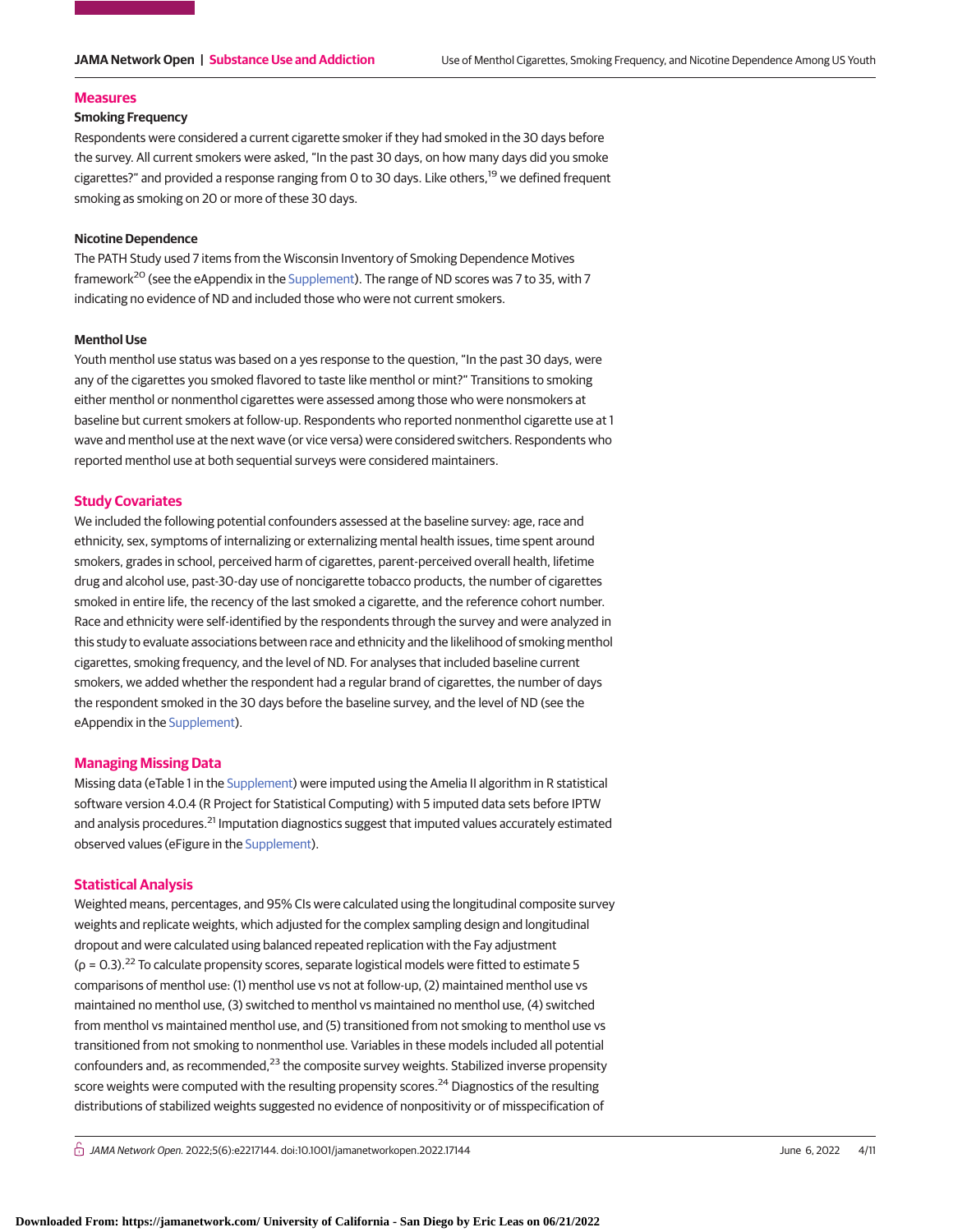the propensity score model because all means were near 1.0 and there were no extreme observations across any of the imputed data sets (eTable 2 in the [Supplement\)](https://jama.jamanetwork.com/article.aspx?doi=10.1001/jamanetworkopen.2022.17144&utm_campaign=articlePDF%26utm_medium=articlePDFlink%26utm_source=articlePDF%26utm_content=jamanetworkopen.2022.17144).<sup>25</sup> The resulting stabilized weights were multiplied by the composite survey weights to form a final weight for subsequent balance assessments and effect estimation.<sup>23</sup>

To assess balance between the menthol use groups, weighted standardized mean differences (SMDs) of each potential confounder were computed between the exposed and unexposed groups before and after, including the stabilized inverse propensity scores with the composite weights.<sup>26</sup> We chose a conventional threshold of the absolute value of the SMD below 0.2 as an indicator of good balance.<sup>27</sup> The association of menthol use with smoking frequency and ND was estimated via IPTW-adjusted mean differences (aMDs), adjusted risk ratios (aRRs), and corresponding 95% CIs. ND scores were log-transformed to express mean differences on the ratio scale. Significance was assessed by the inclusion or exclusion of the null (0 for differences and 1 for ratios) in the 95% CI. All analyses were performed using R statistical software version 4.0.4 (R Project for Statistical Computing). Data were analyzed from December 2021 to March 2022.

# **Results**

There were a total of 1492 observations from 1096 US youth cigarette smokers, of whom 49.4% (95% CI, 46.0%-52.8%) were female, 67.2% (95% CI, 64.3%-70.1%) were non-Hispanic White, and 28.7% (95% CI, 26.4%-31.1%) were aged 12 to 14 years at their baseline survey (all percentages are weighted) (**Table 2**). Youth cigarette smokers used menthol cigarettes at their follow-up survey in 56.3% (95% CI, 53.1%-59.4%) of observations (**Table 3**). The most prevalent pattern of use was transitioning from not smoking at all at baseline to using menthol at the follow-up survey (33.2%; 95% CI, 30.6%-35.9%). Youth who used menthol at their follow-up survey smoked a mean of 12.8 days (95% CI, 11.8-13.7 days), compared with 9.4 days (95% CI, 8.4-10.3 days) among nonmenthol users, and 34.1% (95% CI, 30.3%-37.8%) were frequent smokers, compared with 22.5% (95% CI, 18.8%-26.3%) among nonmenthol users. On the 7 to 35 ND scale, youth who used menthol at their follow-up survey tended to be more nicotine dependent (mean ND score, 13.8; 95% CI, 13.1-14.5) than nonmenthol smokers (mean ND score, 12.3; 95% CI, 11.8-12.9). Additional differences were also observed across transitions in use (Table 3).

Overall, menthol cigarette users were similar to nonmenthol cigarette users (using the absolute value of the SMD >0.2 as an a priori threshold for imbalance), but several of the transition groups were imbalanced on some of the covariates when weighted with only the composite survey weights (**Table 4**). For example, compared with maintainers of nonmenthol use, maintainers of menthol use had more symptoms of externalizing problem behaviors (SMD = 0.32), spent more time around other smokers (SMD = 0.27), perceived that a greater harm could result from smoking (SMD = 0.28), and were more frequent smokers (SMD = 0.24). IPTW improved the comparability of these comparisons for every variable we assessed, including the propensity scores, resulting in SMDs that were closer to 0 than when only the composite weights were used. The final IPTW comparisons were well balanced, because the absolute values of the SMDs for all variables and the propensity scores were below the conventional threshold of SMD less than 0.2 for all comparisons.

In the **Figure**, we present the IPTW-adjusted associations between menthol use and transitions in use with the measures of smoking frequency and ND. Menthol use was associated with smoking on 2.8 additional days (aMD; 95% CI, 1.4 to 4.2 days), 38% higher risk of being frequent smokers (aRR, 1.38; 95% CI, 1.12 to 1.70), and 8% higher ND scores (aMD, 1.08 log-scaled; 95% CI, 1.01 to 1.14). Similarly, among those who switched from not smoking to smoking (61% of the sample), menthol use was associated with smoking on 3.1 additional days (aMD; 95% CI, 1.9 to 4.2 days), 59% higher risk of being a frequent smoker (aRR, 1.59; 95% CI, 1.23 to 2.06), and 10% higher ND scores (aMD, 1.09; 95% CI, 1.02 to 1.17). Switching from menthol (vs maintaining menthol use) was associated with smoking on 3.6 fewer days (aMD; 95% CI, −6.3 to −0.9 days), 47% lower risk of being a frequent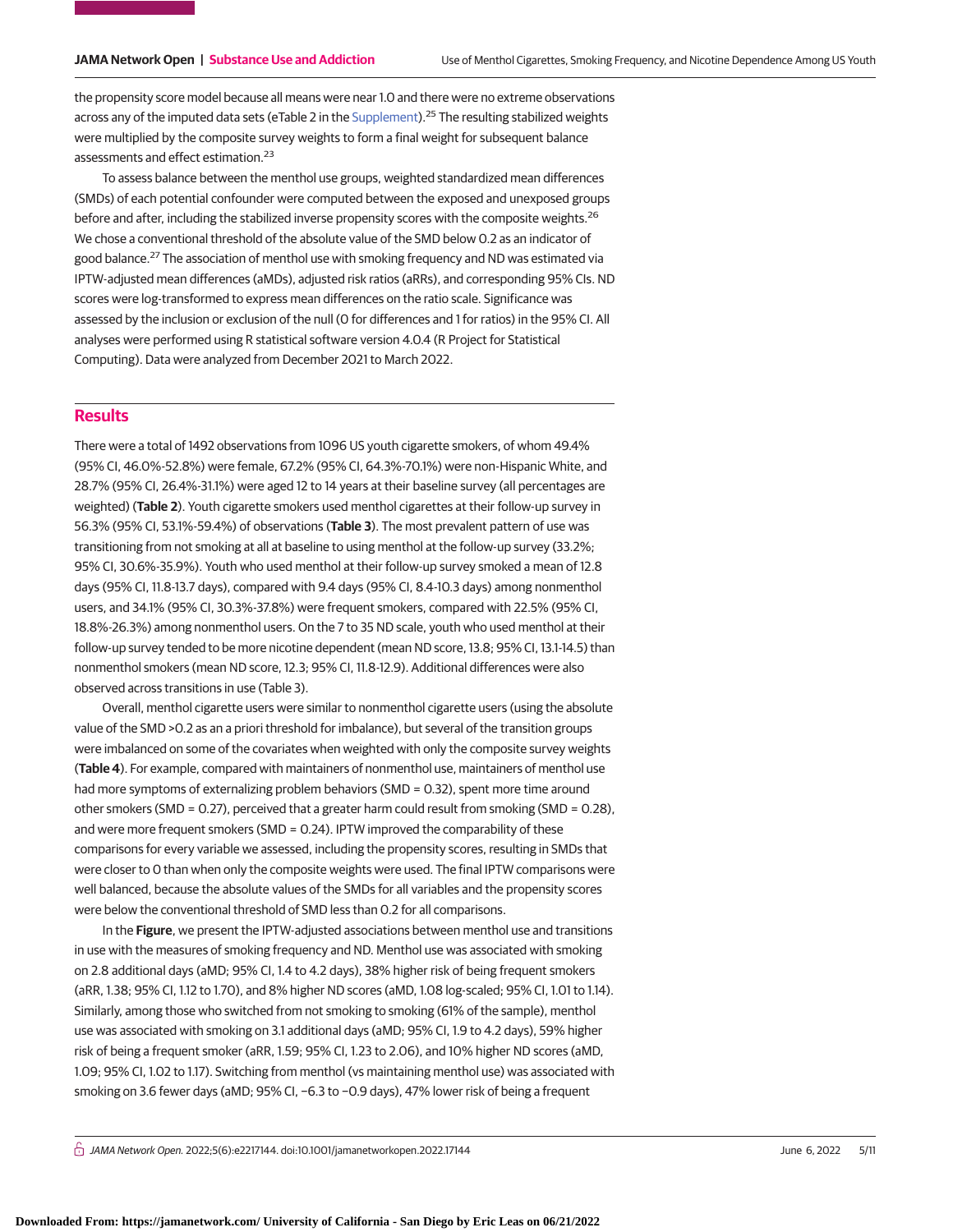Table 2. Description of the Sample of Youth Past-30-Day Cigarette Users in the Population Assessment of Tobacco and Health Study, 2013-2019

| Variable                                                                         | Weighted %, mean (95% CI) <sup>a</sup> |
|----------------------------------------------------------------------------------|----------------------------------------|
| Age 12-14 y                                                                      | 28.7 (26.4-31.1)                       |
| Race and ethnicity                                                               |                                        |
| Hispanic                                                                         | 17.9 (15.9-19.8)                       |
| Non-Hispanic Black                                                               | $6.8(4.8-8.8)$                         |
| Non-Hispanic White                                                               | $67.2(64.3-70.1)$                      |
| Non-Hispanic other <sup>b</sup>                                                  | $8.1(6.5-9.8)$                         |
| Sex                                                                              |                                        |
| Female                                                                           | 49.4 (46.0-52.8)                       |
| Male                                                                             | 50.6 (47.2-54.0)                       |
| Problem symptoms, No. of symptoms                                                |                                        |
| Internalizing (0-4 symptoms)                                                     | $2.4(2.4-2.5)$                         |
| Externalizing (0-7 symptoms)                                                     | $3.4(3.2-3.5)$                         |
| Time spent around smokers, h                                                     | $11.3(9.5-13.0)$                       |
| Any household tobacco use                                                        | $60.5(56.4-64.6)$                      |
| Perceived harm of cigarette smoking, score of 1 (no harm) to 4 (a lot of harm)   | $3.5(3.5-3.6)$                         |
| Grades in school (mostly Bs and higher)                                          | 41.9 (38.4-45.5)                       |
| Parent-reported overall health, score of 1 (excellent) to 5 (poor)               | $1.8(1.8-1.9)$                         |
| Any lifetime drug use                                                            | 57.2 (53.7-60.7)                       |
| Any baseline past-30-d noncigarette tobacco use                                  | 37.9 (35.3-40.5)                       |
| Lifetime cigarette consumption, score of 0 (never smoked) to 7 (≥100 cigarettes) | $3.1(2.9-3.2)$                         |
| Time since last cigarette smoked, score of 1 (today) to 8 (never smoked)         | $4.7(4.5-4.8)$                         |
| Cohort                                                                           |                                        |
| $\mathbf{1}$                                                                     | 27.4 (25.0-29.7)                       |
| $\overline{2}$                                                                   | 21.3 (19.0-23.6)                       |
| 3                                                                                | 20.9 (18.9-23.0)                       |
| 4                                                                                | 16.3 (14.7-17.8)                       |
| 5                                                                                | $14.1(12.2-16.1)$                      |
| Had a regular brand of cigarettes                                                | 21.7 (19.2-24.2)                       |
| Days smoked in previous 30 d (range, 0-30 d), No.                                | $5.3(4.7-5.9)$                         |
| Nicotine dependence score of 7 (no evidence of dependence) to 35                 | $10.2(9.8-10.5)$                       |

<sup>a</sup> Estimates are calculated on the full sample using the composite survey weights provided by the Population Assessment of Tobacco and Health Study. All measures are assessed at the respective cohort's baseline survey.

<sup>b</sup> Refers to all other races including Asian, Native American, Pacific Islander, and multiracial.

Table 3. Menthol Use, Frequency of Cigarette Smoking, and Level of Nicotine Dependence Among Youth Past-30-Day Cigarette Users in the Population Assessment of Tobacco and Health Study, 2013-2019

|                                     |                                  | Mean $(95\%$ CI) <sup>a</sup>   |                                                    |                                                                   |                                                      |
|-------------------------------------|----------------------------------|---------------------------------|----------------------------------------------------|-------------------------------------------------------------------|------------------------------------------------------|
| Variable                            | Respondents,<br>$No. (N = 1492)$ | <b>Menthol use</b><br>status, % | Days smoked<br>cigarettes in<br>previous 30 d, No. | <b>Smoked cigarettes</b><br>on $\geq$ 20 d in<br>previous 30 d, % | <b>Nicotine</b><br>dependence score<br>(range, 7-35) |
| Overall menthol<br>use at follow-up |                                  |                                 |                                                    |                                                                   |                                                      |
| Yes                                 | 848                              | 56.3 (53.1-59.4)                | $12.8(11.8-13.7)$                                  | 34.1 (30.3-37.8)                                                  | $13.8(13.1-14.5)$                                    |
| N <sub>0</sub>                      | 644                              | 43.7 (40.6-46.9)                | $9.4(8.4-10.3)$                                    | 22.5 (18.8-26.3)                                                  | $12.3(11.8-12.9)$                                    |
| <b>Transitions</b>                  |                                  |                                 |                                                    |                                                                   |                                                      |
| Maintained<br>menthol use           |                                  |                                 |                                                    |                                                                   |                                                      |
| Yes                                 | 261                              | 16.9 (14.6-19.3)                | 18.1 (16.4-19.8)                                   | 54.3 (47.0-61.5)                                                  | 16.2 (15.0-17.4)                                     |
| N <sub>0</sub>                      | 114                              | $7.8(6.0-9.6)$                  | $16.0(13.2-18.8)$                                  | 45.7 (34.3-57.2)                                                  | 14.4 (12.8-15.9)                                     |
| Switched                            |                                  |                                 |                                                    |                                                                   |                                                      |
| From menthol                        | 120                              | $8.1(6.9-9.3)$                  | 13.0 (11.2-14.8)                                   | 32.3 (23.6-41.0)                                                  | $15.5(14.3-16.6)$                                    |
| To menthol                          | 93                               | $6.1(4.9-7.2)$                  | $14.0(11.2-16.7)$                                  | 39.4 (28.0-50.9)                                                  | 14.7 (12.9-16.5)                                     |
| No smoking to<br>menthol use        | 494                              | 33.2 (30.6-35.9)                | $9.8(8.9-10.7)$                                    | 22.8 (19.3-26.3)                                                  | $12.4(11.8-13.0)$                                    |
| No smoking to<br>nonmenthol use     | 410                              | 27.8 (25.0-30.7)                | $6.5(5.6-7.3)$                                     | $13.2(10.3-16.1)$                                                 | $10.8(10.3-11.4)$                                    |

<sup>a</sup> Estimates are calculated on the full sample using the composite survey weights provided by the Population Assessment of Tobacco and Health Study.

 $\bigcap$  JAMA Network Open. 2022;5(6):e2217144. doi:10.1001/jamanetworkopen.2022.17144 June 6, 2022 6/11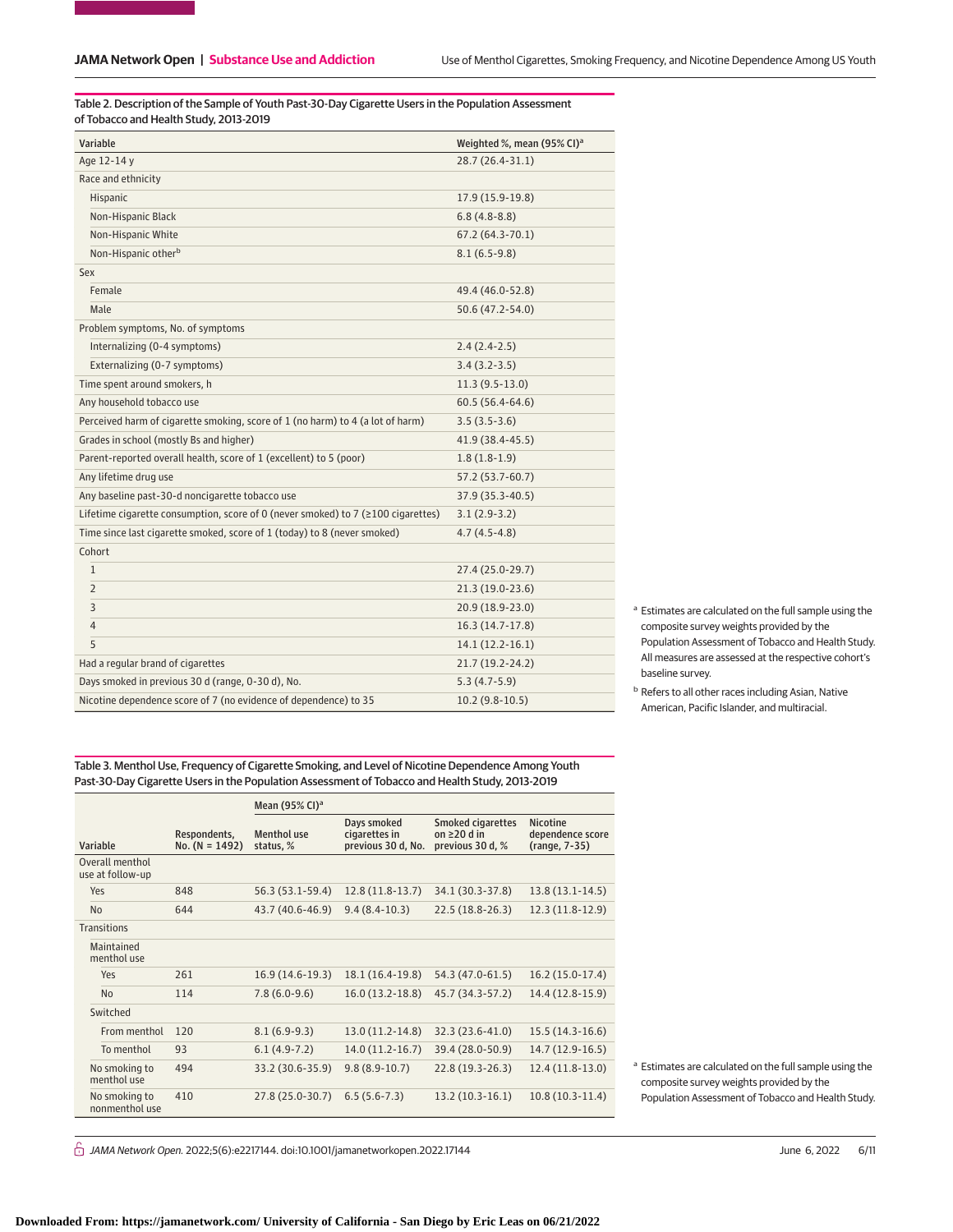smoker (aRR, 0.68; 95% CI, 0.50 to 0.92), and 3% lower ND scores (aMD, 0.97; 95% CI, 0.87 to 1.09).

# **Discussion**

In this nationally representative cohort study, the majority of cigarette smokers aged 12 to 17 years used menthol cigarettes. IPTW considerably improved the comparability of menthol use groups across all potential confounding variables, resulting in a well-balanced analytical sample. The IPTWadjusted effect estimates suggested that menthol use was associated with increased smoking

Table 4. Standardized Mean Differences Showing the Balance Improvement Obtained by Weighting With Propensity Scores for Use and Transitions in Use of Menthol Among Youth Past-30-Day Cigarette Users in the Population Assessment of Tobacco and Health Study, 2013-2019<sup>a</sup>

|                                                                                               | Standardized mean differences                                            |             |                                                       |             |                                                       |             |                                                        |             |                                                           |             |
|-----------------------------------------------------------------------------------------------|--------------------------------------------------------------------------|-------------|-------------------------------------------------------|-------------|-------------------------------------------------------|-------------|--------------------------------------------------------|-------------|-----------------------------------------------------------|-------------|
|                                                                                               | Overall menthol use<br>at follow-up<br>vs nonmenthol use<br>at follow-up |             | <b>Maintained menthol</b><br>vs maintained nonmenthol |             | <b>Switched from menthol</b><br>vs maintained menthol |             | <b>Switched to menthol</b><br>vs maintained nonmenthol |             | Not smoking to menthol<br>vs not smoking to<br>nonmenthol |             |
| <b>Characteristics measured at baseline</b>                                                   | Composite                                                                | <b>IPTW</b> | Composite                                             | <b>IPTW</b> | Composite                                             | <b>IPTW</b> | Composite                                              | <b>IPTW</b> | Composite                                                 | <b>IPTW</b> |
| Propensity score                                                                              | $0.35^{b}$                                                               | $-0.02$     | 0.79 <sup>b</sup>                                     | 0.02        | $0.57^{b}$                                            | $-0.06$     | 0.78 <sup>b</sup>                                      | $-0.05$     | $0.41^{b}$                                                | $-0.01$     |
| Age 12-14 y                                                                                   | $-0.01$                                                                  | 0.03        | 0.06                                                  | $-0.01$     | 0.10                                                  | $-0.02$     | 0.17                                                   | $-0.11$     | 0.01                                                      | 0.05        |
| Race and ethnicity                                                                            |                                                                          |             |                                                       |             |                                                       |             |                                                        |             |                                                           |             |
| Hispanic                                                                                      | 0.06                                                                     | $-0.01$     | 0.08                                                  | $-0.01$     | 0.07                                                  | $-0.02$     | 0.15                                                   | $-0.01$     | 0.08                                                      | $-0.03$     |
| Non-Hispanic Black                                                                            | 0.00                                                                     | 0.02        | 0.10                                                  | $-0.02$     | $-0.03$                                               | $-0.04$     | 0.11                                                   | $-0.05$     | $-0.04$                                                   | 0.03        |
| Non-Hispanic White                                                                            | 0.06                                                                     | $-0.04$     | 0.10                                                  | $-0.07$     | $-0.09$                                               | 0.13        | 0.05                                                   | $-0.07$     | 0.04                                                      | $-0.01$     |
| Non-Hispanic other <sup>c</sup>                                                               | $-0.08$                                                                  | 0.02        | $-0.17$                                               | 0.06        | 0.02                                                  | $-0.05$     | $-0.21b$                                               | 0.08        | $-0.07$                                                   | 0.01        |
| Female sex                                                                                    | 0.12                                                                     | 0.01        | 0.18                                                  | 0.05        | $-0.26b$                                              | $-0.01$     | 0.24 <sup>b</sup>                                      | 0.04        | 0.04                                                      | $-0.01$     |
| Problem symptoms                                                                              |                                                                          |             |                                                       |             |                                                       |             |                                                        |             |                                                           |             |
| Internalizing                                                                                 | 0.03                                                                     | $-0.03$     | 0.11                                                  | 0.01        | $-0.15$                                               | 0.06        | 0.07                                                   | 0.00        | $-0.04$                                                   | $-0.04$     |
| Externalizing                                                                                 | 0.14                                                                     | 0.00        | 0.32 <sup>b</sup>                                     | 0.04        | $-0.19$                                               | 0.05        | 0.18                                                   | $-0.02$     | 0.08                                                      | 0.00        |
| Time spent around smokers                                                                     | 0.10                                                                     | 0.02        | 0.27 <sup>b</sup>                                     | 0.07        | $-0.18$                                               | $-0.01$     | 0.07                                                   | $-0.11$     | 0.00                                                      | 0.03        |
| Any household tobacco use                                                                     | 0.01                                                                     | $-0.01$     | $-0.07$                                               | 0.00        | $-0.14$                                               | $-0.01$     | $-0.22b$                                               | $-0.05$     | 0.00                                                      | $-0.01$     |
| Perceived harm of cigarette smoking,<br>score of 1 (no harm) to 4 (a lot of<br>harm)          | 0.11                                                                     | 0.02        | 0.28 <sup>b</sup>                                     | 0.08        | $-0.08$                                               | 0.07        | 0.28 <sup>b</sup>                                      | 0.05        | 0.09                                                      | 0.00        |
| Grades in school (mostly Bs or higher)                                                        | $-0.03$                                                                  | $-0.01$     | 0.14                                                  | $-0.02$     | $-0.21b$                                              | $-0.06$     | 0.13                                                   | 0.00        | $-0.14$                                                   | $-0.05$     |
| Parent-reported overall health, score<br>of 1 (excellent) to 5 (poor)                         | 0.03                                                                     | $-0.03$     | 0.17                                                  | $-0.01$     | $-0.19$                                               | 0.09        | $-0.14$                                                | $-0.14$     | $-0.03$                                                   | $-0.01$     |
| Any lifetime drug use                                                                         | 0.05                                                                     | 0.02        | 0.18                                                  | 0.06        | $-0.22^{b}$                                           | $-0.03$     | 0.00                                                   | 0.00        | $-0.03$                                                   | 0.02        |
| Any baseline past 30 d noncigarette<br>tobacco use                                            | 0.07                                                                     | 0.01        | 0.16                                                  | 0.06        | $-0.07$                                               | $-0.03$     | 0.04                                                   | 0.04        | 0.02                                                      | 0.00        |
| Lifetime cigarette consumption, score<br>of 0 (never smoked) to 7 ( $\geq 100$<br>cigarettes) | 0.09                                                                     | $-0.03$     | 0.05                                                  | $-0.07$     | $-0.12$                                               | 0.03        | $-0.29b$                                               | $-0.02$     | 0.07                                                      | $-0.04$     |
| Time since last cigarette smoked,<br>score of 1 (today) to 8 (never smoked)                   | $-0.06$                                                                  | 0.03        | 0.07                                                  | 0.10        | 0.11                                                  | $-0.04$     | $0.34^{b}$                                             | 0.05        | 0.02                                                      | 0.03        |
| Cohort                                                                                        |                                                                          |             |                                                       |             |                                                       |             |                                                        |             |                                                           |             |
| $\mathbf{1}$                                                                                  | $-0.11$                                                                  | 0.03        | $-0.12$                                               | 0.02        | 0.15                                                  | $-0.01$     | $-0.06$                                                | $-0.02$     | $-0.11$                                                   | 0.05        |
| $\overline{2}$                                                                                | 0.13                                                                     | $-0.03$     | 0.06                                                  | $-0.01$     | $-0.16$                                               | 0.06        | 0.15                                                   | $-0.11$     | 0.12                                                      | $-0.03$     |
| 3                                                                                             | $-0.08$                                                                  | $-0.01$     | 0.08                                                  | 0.01        | 0.01                                                  | $-0.01$     | $-0.06$                                                | 0.01        | $-0.12$                                                   | $-0.03$     |
| $\overline{4}$                                                                                | 0.10                                                                     | 0.03        | $-0.12$                                               | $-0.04$     | 0.02                                                  | $-0.04$     | $-0.18$                                                | 0.12        | 0.21 <sup>a</sup>                                         | 0.05        |
| 5                                                                                             | $-0.02$                                                                  | $-0.03$     | 0.12                                                  | 0.02        | $-0.04$                                               | $-0.02$     | 0.12                                                   | 0.02        | $-0.09$                                                   | $-0.05$     |
| Had a regular brand of cigarettes                                                             | 0.06                                                                     | $-0.04$     | 0.01                                                  | $-0.06$     | $-0.09$                                               | 0.05        | $-0.25^{b}$                                            | $-0.07$     | <b>NA</b>                                                 | <b>NA</b>   |
| Days smoked in previous 30 d, No.                                                             | 0.09                                                                     | $-0.04$     | 0.24 <sup>b</sup>                                     | $-0.06$     | $-0.13$                                               | 0.08        | $-0.30b$                                               | $-0.07$     | <b>NA</b>                                                 | <b>NA</b>   |
| Nicotine dependence score of 7<br>(no evidence of dependence) to 35                           | 0.07                                                                     | $-0.02$     | 0.19                                                  | 0.07        | 0.01                                                  | 0.03        | $-0.11$                                                | 0.00        | <b>NA</b>                                                 | <b>NA</b>   |

Abbreviations: IPTW, inverse probability of treatment weights; NA, not applicable.

<sup>b</sup> The absolute value of standardized mean differences that were 0.2 or less indicate good balance vs values greater than 0.2.

<sup>a</sup> Each value indicates the standardized mean difference of the covariate between menthol use and transitions in use calculated either by using original data sets and weights (composite) or using the IPTW.

<sup>c</sup> Refers to all other races including Asian, Native American, Pacific Islander, and multiracial.

 $\stackrel{\frown}{\Box}$  JAMA Network Open. 2022;5(6):e2217144. doi:10.1001/jamanetworkopen.2022.17144 June 6, 2022 7/11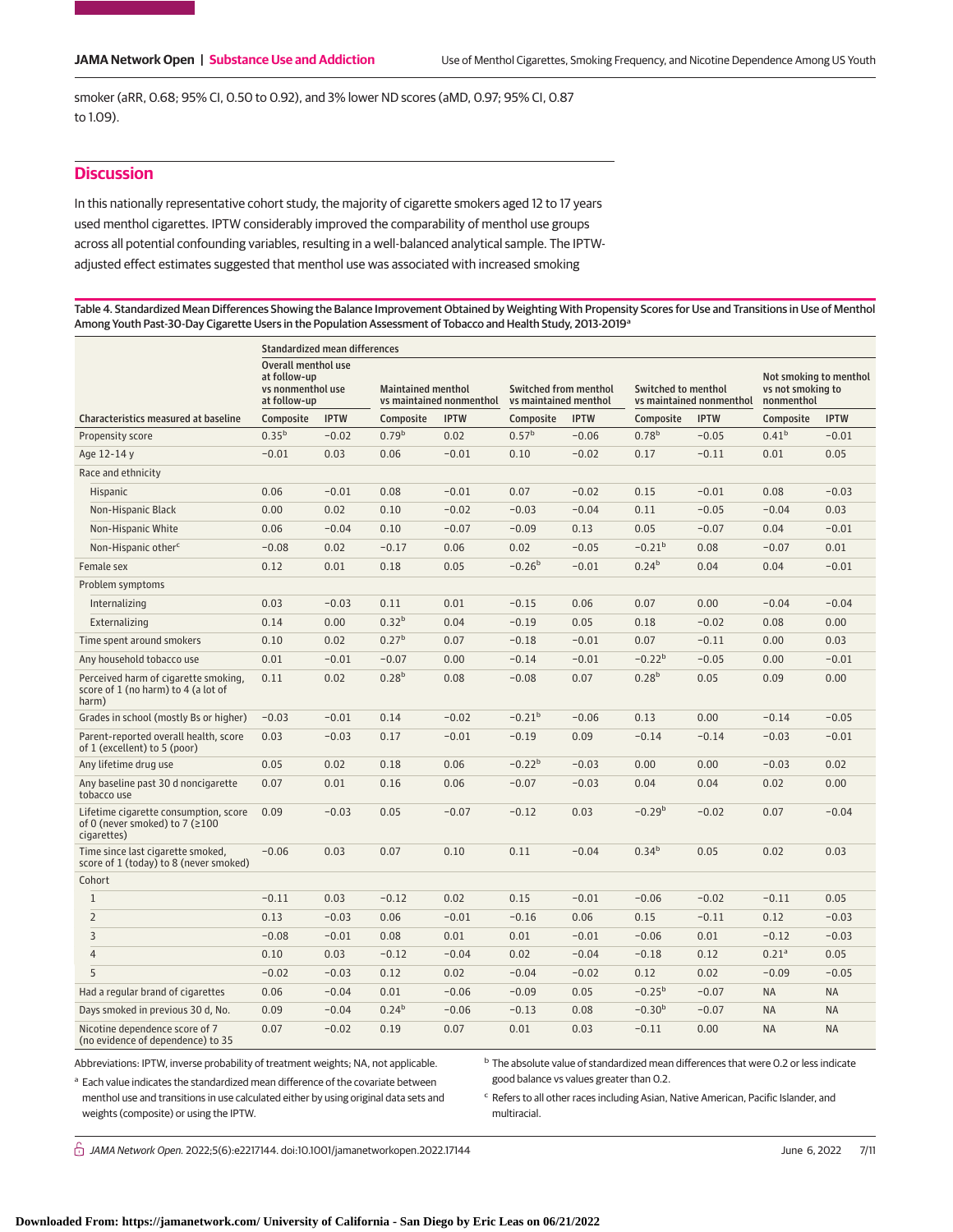frequency and ND but that switching from menthol to nonmenthol cigarettes was associated with reduced smoking frequency and ND.

These findings further support the conclusions of a recent review of observational research on youth menthol use,<sup>14</sup> as well as previous longitudinal studies.<sup>15-17</sup> We used 6 waves of PATH Study data and identified 5 cohorts each with 2 waves of data. By combining the experience of these cohorts, we had sufficient sample size to compare transitions in flavor use in a target trial framework<sup>28</sup> that mirrors how a randomized clinical trial might assess the impacts of menthol use if it were ethical to conduct one among youth. These methodological improvements meant that our study had considerably more power to address hypotheses in the youth sample than did the study by Villanti et al,<sup>18</sup> which found no association between youth menthol use and subsequent smoking frequency or ND in the first 4 waves of the PATH study. However, our findings were consistent with those that Villanti et al<sup>17</sup> reported for the young adult (aged 18-24 years) sample. We chose not to include youth who aged into the adult sample because of differences in survey questions between the PATH Study youth and adult surveys; however, the comparison to Villanti et al<sup>18</sup> suggests that also including young adults could have increased the magnitude of the association in our study. These findings warrant future studies that use consistent measurements of menthol and tobacco use over longer durations as youth transition to young adulthood and potentially develop more established patterns of tobacco use.

Our use of IPTW was also a methodological advancement that allowed us to ensure that our menthol and nonmenthol user groups were as comparable as possible on factors that might be

Figure. Frequency of Smoking in the Previous 30 Days, Risk of Smoking at Least 20 Days in the Previous 30 Days, and Level of Nicotine Dependence Among Youth Past-30-Day Cigarette Users in the Population Assessment of Tobacco and Health Study, 2013-2019

| Source                                                  | Mean difference<br>(95% CI) |       |     |       |   |                                |     |    |
|---------------------------------------------------------|-----------------------------|-------|-----|-------|---|--------------------------------|-----|----|
| Menthol use at follow-up vs no menthol use at follow-up | $2.8(1.4 \text{ to } 4.2)$  |       |     |       |   |                                |     |    |
| Maintained menthol use vs maintained nonmenthol use     | $1.9$ (-2.1 to 5.9)         |       |     |       |   |                                |     |    |
| Switched from menthol vs maintained menthol use         | $-3.6$ ( $-6.3$ to $-0.9$ ) |       |     |       |   |                                |     |    |
| Switched to menthol vs maintained nonmenthol use        | $1.3$ (-2.7 to 5.4)         |       |     |       |   |                                |     |    |
| Not smoking to menthol vs not smoking to nonmenthol     | 3.1(1.9 to 4.2)             |       |     |       |   |                                |     |    |
|                                                         |                             | $-75$ | -50 | $-25$ | O | 25<br>Mean difference (95% CI) | 5.0 | 75 |

#### **B** ≥20 Days in past 30 days

| Source                                                  | Risk ratio<br>(95% CI) |     |                     |  |
|---------------------------------------------------------|------------------------|-----|---------------------|--|
| Menthol use at follow-up vs no menthol use at follow-up | 1.38 (1.12 to 1.70)    |     |                     |  |
| Maintained menthol use vs maintained nonmenthol use     | 1.19 (0.83 to 1.70)    |     |                     |  |
| Switched from menthol vs maintained menthol use         | 0.68 (0.50 to 0.92)    |     |                     |  |
| Switched to menthol vs maintained nonmenthol use        | 1.19 (0.82 to 1.73)    |     |                     |  |
| Not smoking to menthol vs not smoking to nonmenthol     | 1.59 (1.23 to 2.06)    |     |                     |  |
|                                                         |                        |     |                     |  |
|                                                         |                        | 0.5 |                     |  |
|                                                         |                        |     | Risk ratio (95% CI) |  |

### **C** Nicotine dependence score

| Source                                                  | Mean difference<br>(95% CI) |     |                          |                |
|---------------------------------------------------------|-----------------------------|-----|--------------------------|----------------|
| Menthol use at follow-up vs no menthol use at follow-up | 1.08 (1.01 to 1.14)         |     |                          |                |
| Maintained menthol use vs maintained nonmenthol use     | 1.09 (0.94 to 1.26)         |     |                          |                |
| Switched from menthol vs maintained menthol use         | 0.97 (0.87 to 1.09)         |     |                          |                |
| Switched to menthol vs maintained nonmenthol use        | 1.07 (0.89 to 1.29)         |     |                          |                |
| Not smoking to menthol vs not smoking to nonmenthol     | 1.10 (1.02 to 1.17)         |     |                          |                |
|                                                         |                             |     |                          |                |
|                                                         | 0.8                         | 0.9 |                          | 1 <sup>3</sup> |
|                                                         |                             |     | Mean difference (95% CI) |                |

All estimates were calculated using inverse probability of treatment weighting. Mean differences for nicotine dependence were expressed on the ratio scale.

 $\bigcap$  JAMA Network Open. 2022;5(6):e2217144. doi:10.1001/jamanetworkopen.2022.17144 June 6, 2022 8/11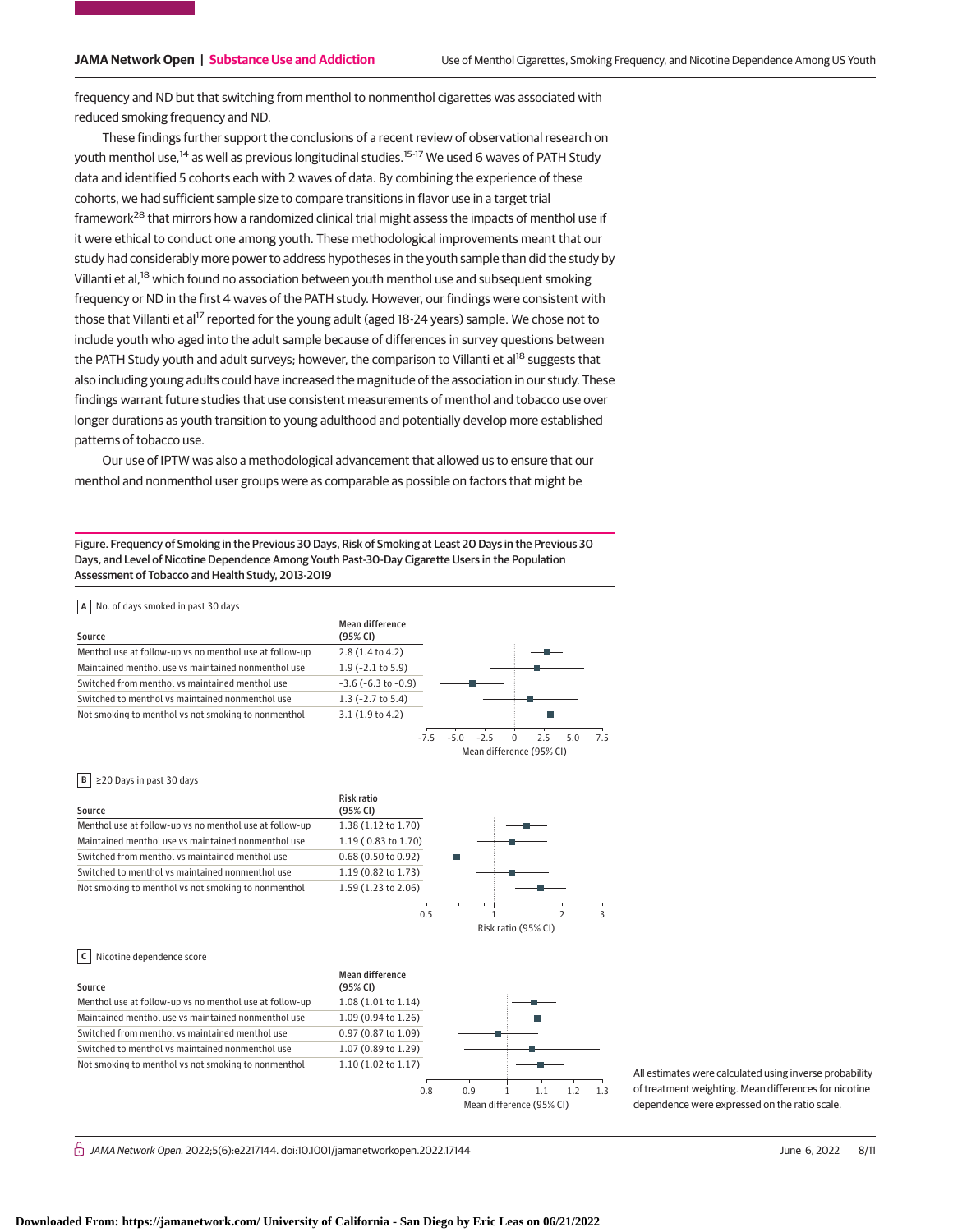related to an individual's smoking frequency or level of ND and also related to their self-selected use of menthol (eg, age), sometimes referred to as confounding variables.<sup>29,30</sup> The results suggest that our comparisons were well balanced, improving confidence that the estimates have adjusted for the potential confounding variables that were measured in the PATH Study and included in our analyses.

### **Limitations**

Some limitations of our study should be noted. First, although the analysis of switching to or from menthol can be viewed as a strength, the extent to which this unprompted change in behavior models a forced change in behavior, as would be the case with a menthol ban or a randomized clinical trial, is unclear. Second, although our measurement of menthol use at 2 time points provides an indication of the duration of menthol use, the quantity of menthol cigarettes used at each time point could not be determined, making it unclear whether respondents used menthol exclusively. It is also possible that menthol users switched to and from menthol in the time between surveys, and this could not be accounted for. Third, although some potentially confounding variables (eg, greater lifetime cigarette use) were identified and accounted for with IPTW, as with any observational study it is possible that there were additional unmeasured confounding variables or that residual confounding could explain the observed association. Fourth, it is possible that a few of the respondents' use of nonmenthol was an artifact of state or local jurisdiction enactment of menthol policies, which primarily occurred after 2019,<sup>31</sup> and could not be considered because geographical data are censored in the PATH Study.

# **Conclusions**

The findings of this cohort study suggest that the addition of menthol to cigarettes is associated with increased smoking frequency and ND among youth. As such, these results provide strong support for recommendations to ban menthol as a characterizing flavor in cigarettes as a protection for youth.<sup>4</sup>

#### **ARTICLE INFORMATION**

**Accepted for Publication:** April 23, 2022.

**Published:** June 6, 2022. doi[:10.1001/jamanetworkopen.2022.17144](https://jama.jamanetwork.com/article.aspx?doi=10.1001/jamanetworkopen.2022.17144&utm_campaign=articlePDF%26utm_medium=articlePDFlink%26utm_source=articlePDF%26utm_content=jamanetworkopen.2022.17144)

**Open Access:** This is an open access article distributed under the terms of the [CC-BY License.](https://jamanetwork.com/pages/cc-by-license-permissions/?utm_campaign=articlePDF%26utm_medium=articlePDFlink%26utm_source=articlePDF%26utm_content=jamanetworkopen.2022.17144) © 2022 Leas EC et al.JAMA Network Open.

**Corresponding Author:** Eric C. Leas, PhD, Herbert Wertheim School of Public Health and Human Longevity Science, University of California, San Diego, 9500 Gilman Dr, Mail Code: 0725, La Jolla, CA 94304-1334 [\(ecleas@](mailto:ecleas@ucsd.edu) [ucsd.edu\)](mailto:ecleas@ucsd.edu).

**Author Affiliations:** Herbert Wertheim School of Public Health and Human Longevity Science, University of California, San Diego, La Jolla (Leas, Strong, Pierce); Scripps Institution of Oceanography, University of California, San Diego, La Jolla (Benmarhnia).

**Author Contributions**: Dr Leas had full access to all of the data in the study and takes responsibility for the integrity of the data and the accuracy of the data analysis.

Concept and design: All authors.

Acquisition, analysis, or interpretation of data: Leas, Benmarhnia.

Drafting of the manuscript: Leas, Pierce.

Critical revision of the manuscript for important intellectual content: All authors.

Statistical analysis: Leas, Benmarhnia.

Obtained funding: Leas, Benmarhnia, Strong.

Administrative, technical, or material support: Pierce.

Supervision: Leas.

 $\bigcap$  JAMA Network Open. 2022;5(6):e2217144. doi:10.1001/jamanetworkopen.2022.17144 June 6, 2022 9/11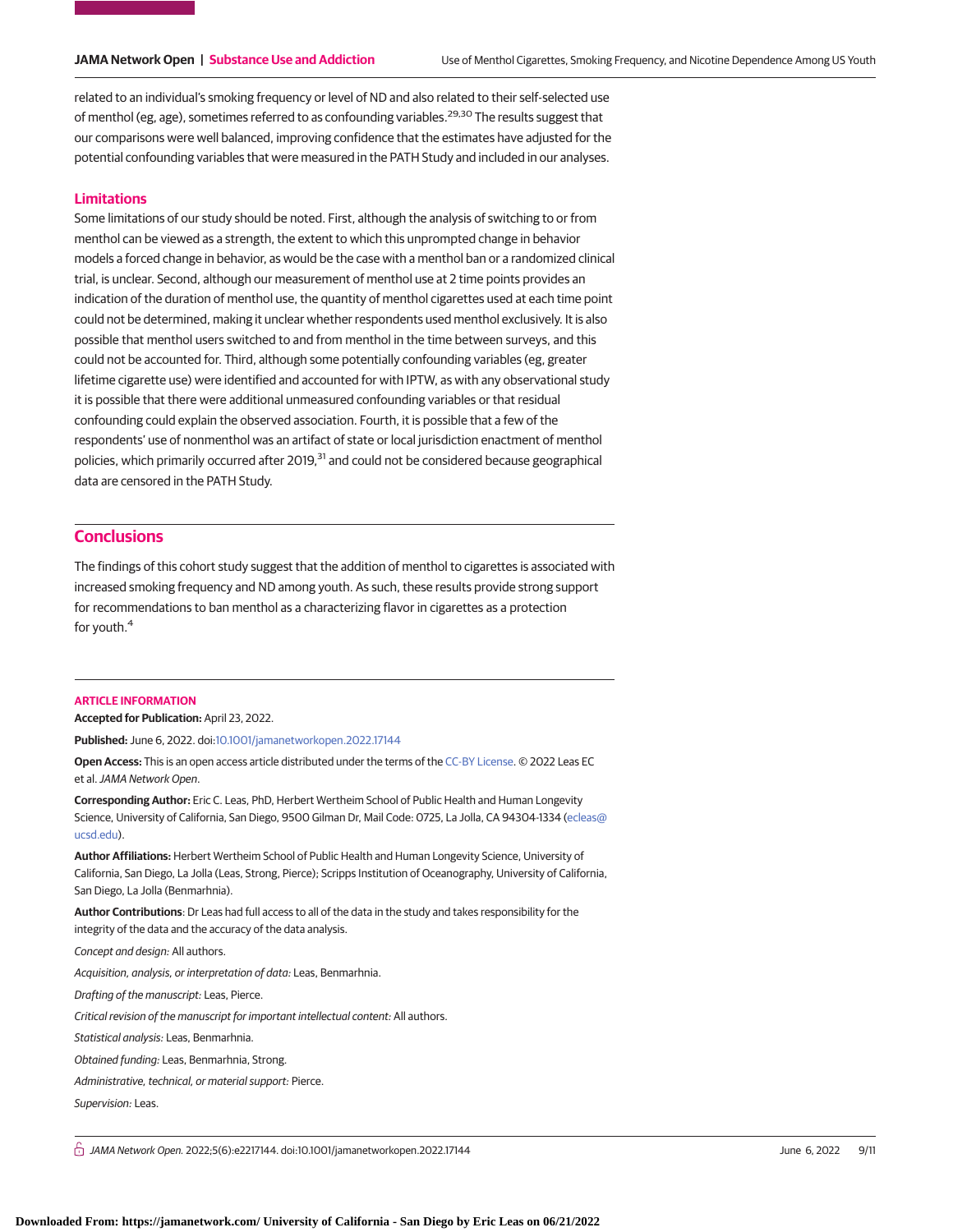**Conflict of Interest Disclosures:** Dr Pierce reported receiving grants from the National Institutes of Health during the conduct of the study. No other disclosures were reported.

**Funding/Support:** The work is funded by grant R21DA051356 from the National Institutes on Drug Abuse and the US Food and Drug Administration Center for Tobacco Products.

**Role of the Funder/Sponsor:** The funder had no role in the design and conduct of the study; collection, management, analysis, and interpretation of the data; preparation, review, or approval of the manuscript; and decision to submit the manuscript for publication.

#### **REFERENCES**

**1**. Office of the Commissioner, US Food and Drug Administration. FDA commits to evidence-based actions aimed at saving lives and preventing future generations of smokers. Published April 30, 2021. Accessed May 19, 2021. [https://](https://www.fda.gov/news-events/press-announcements/fda-commits-evidence-based-actions-aimed-saving-lives-and-preventing-future-generations-smokers) [www.fda.gov/news-events/press-announcements/fda-commits-evidence-based-actions-aimed-saving-lives](https://www.fda.gov/news-events/press-announcements/fda-commits-evidence-based-actions-aimed-saving-lives-and-preventing-future-generations-smokers)[and-preventing-future-generations-smokers](https://www.fda.gov/news-events/press-announcements/fda-commits-evidence-based-actions-aimed-saving-lives-and-preventing-future-generations-smokers)

**2**. Office of the Commissioner, US Food and Drug Administration. FDA on track to take actions to address tobacco-related health disparities. January 28, 2022. Accessed January 31, 2022. [https://www.fda.gov/news-events/](https://www.fda.gov/news-events/fda-voices/fda-track-take-actions-address-tobacco-related-health-disparities) [fda-voices/fda-track-take-actions-address-tobacco-related-health-disparities](https://www.fda.gov/news-events/fda-voices/fda-track-take-actions-address-tobacco-related-health-disparities)

**3**. Foley KE. Tobacco lawsuits could upend Biden's plan for historic menthol ban. Politico. November 14, 2021. Accessed January 31, 2022. [https://www.politico.com/news/2021/11/14/tobacco-lawsuits-biden-menthol](https://www.politico.com/news/2021/11/14/tobacco-lawsuits-biden-menthol-ban-521174)[ban-521174](https://www.politico.com/news/2021/11/14/tobacco-lawsuits-biden-menthol-ban-521174)

**4**. Tobacco Products Scientific Advisory Committee. Menthol Cigarettes and Public Health: Review of the Scientific Evidence and Recommendations. US Food and Drug Administration; 2011.

**5**. Cheyne A, Dorfman L, Daynard RA, Mejia P, Gottlieb M. The debate on regulating menthol cigarettes: closing a dangerous loophole vs freedom of choice. Am J Public Health. 2014;104(7):e54-e61. doi[:10.2105/AJPH.2014.](https://dx.doi.org/10.2105/AJPH.2014.302025) [302025](https://dx.doi.org/10.2105/AJPH.2014.302025)

**6**. Wickham RJ. The biological impact of menthol on tobacco dependence. Nicotine Tob Res. 2020;22(10): 1676-1684. doi[:10.1093/ntr/ntz239](https://dx.doi.org/10.1093/ntr/ntz239)

**7**. Galeotti N, Di Cesare Mannelli L, Mazzanti G, Bartolini A, Ghelardini C. Menthol: a natural analgesic compound. Neurosci Lett. 2002;322(3):145-148. doi[:10.1016/S0304-3940\(01\)02527-7](https://dx.doi.org/10.1016/S0304-3940(01)02527-7)

**8**. Willis DN, Liu B, Ha MA, Jordt SE, Morris JB. Menthol attenuates respiratory irritation responses to multiple cigarette smoke irritants. FASEB J. 2011;25(12):4434-4444. doi[:10.1096/fj.11-188383](https://dx.doi.org/10.1096/fj.11-188383)

**9**. Watson CV, Richter P, de Castro BR, et al. Smoking behavior and exposure: results of a menthol cigarette crossover study. Am J Health Behav. 2017;41(3):309-319. doi[:10.5993/AJHB.41.3.10](https://dx.doi.org/10.5993/AJHB.41.3.10)

**10**. D'Silva J, Cohn AM, Johnson AL, Villanti AC. Differences in subjective experiences to first use of menthol and nonmenthol cigarettes in a national sample of young adult cigarette smokers. Nicotine Tob Res. 2018;20(9): 1062-1068. doi[:10.1093/ntr/ntx181](https://dx.doi.org/10.1093/ntr/ntx181)

**11**. US Public Health Service; Office of the Surgeon General, National Center for Chronic Disease Prevention and Health Promotion; Office on Smoking and Health. Preventing Tobacco Use Among Youth and Young Adults: We Can Make the Next Generation Tobacco-Free—A Report of the Surgeon General. Centers for Disease Control and Prevention; 2012.

**12**. Henderson BJ, Wall TR, Henley BM, Kim CH, McKinney S, Lester HA. Menthol enhances nicotine rewardrelated behavior by potentiating nicotine-induced changes in nAChR function, nAChR upregulation, and DA neuron excitability. Neuropsychopharmacology. 2017;42(12):2285-2291. doi[:10.1038/npp.2017.72](https://dx.doi.org/10.1038/npp.2017.72)

**13**. Brody AL, Mukhin AG, La Charite J, et al. Up-regulation of nicotinic acetylcholine receptors in menthol cigarette smokers. Int J Neuropsychopharmacol. 2013;16(5):957-966. doi[:10.1017/S1461145712001022](https://dx.doi.org/10.1017/S1461145712001022)

**14**. Villanti AC, Collins LK, Niaura RS, Gagosian SY, Abrams DB. Menthol cigarettes and the public health standard: a systematic review. BMC Public Health. 2017;17(1):983. doi[:10.1186/s12889-017-4987-z](https://dx.doi.org/10.1186/s12889-017-4987-z)

**15**. Nonnemaker J, Hersey J, Homsi G, Busey A, Allen J, Vallone D. Initiation with menthol cigarettes and youth smoking uptake. Addiction. 2013;108(1):171-178. doi[:10.1111/j.1360-0443.2012.04045.x](https://dx.doi.org/10.1111/j.1360-0443.2012.04045.x)

**16**. Nonnemaker J, Feirman SP, MacMonegle A, et al. Examining the role of menthol cigarettes in progression to established smoking among youth. Addict Behav. 2019;98:106045. doi[:10.1016/j.addbeh.2019.106045](https://dx.doi.org/10.1016/j.addbeh.2019.106045)

**17**. Villanti AC, Johnson AL, Glasser AM, et al. Association of flavored tobacco use with tobacco initiation and subsequent use among US youth and adults, 2013-2015.JAMA Netw Open. 2019;2(10):e1913804. doi[:10.1001/](https://jama.jamanetwork.com/article.aspx?doi=10.1001/jamanetworkopen.2019.13804&utm_campaign=articlePDF%26utm_medium=articlePDFlink%26utm_source=articlePDF%26utm_content=jamanetworkopen.2022.17144) [jamanetworkopen.2019.13804](https://jama.jamanetwork.com/article.aspx?doi=10.1001/jamanetworkopen.2019.13804&utm_campaign=articlePDF%26utm_medium=articlePDFlink%26utm_source=articlePDF%26utm_content=jamanetworkopen.2022.17144)

 $\stackrel{\frown}{\Box}$  JAMA Network Open. 2022;5(6):e2217144. doi:10.1001/jamanetworkopen.2022.17144 (Reprinted) June 6, 2022 10/11